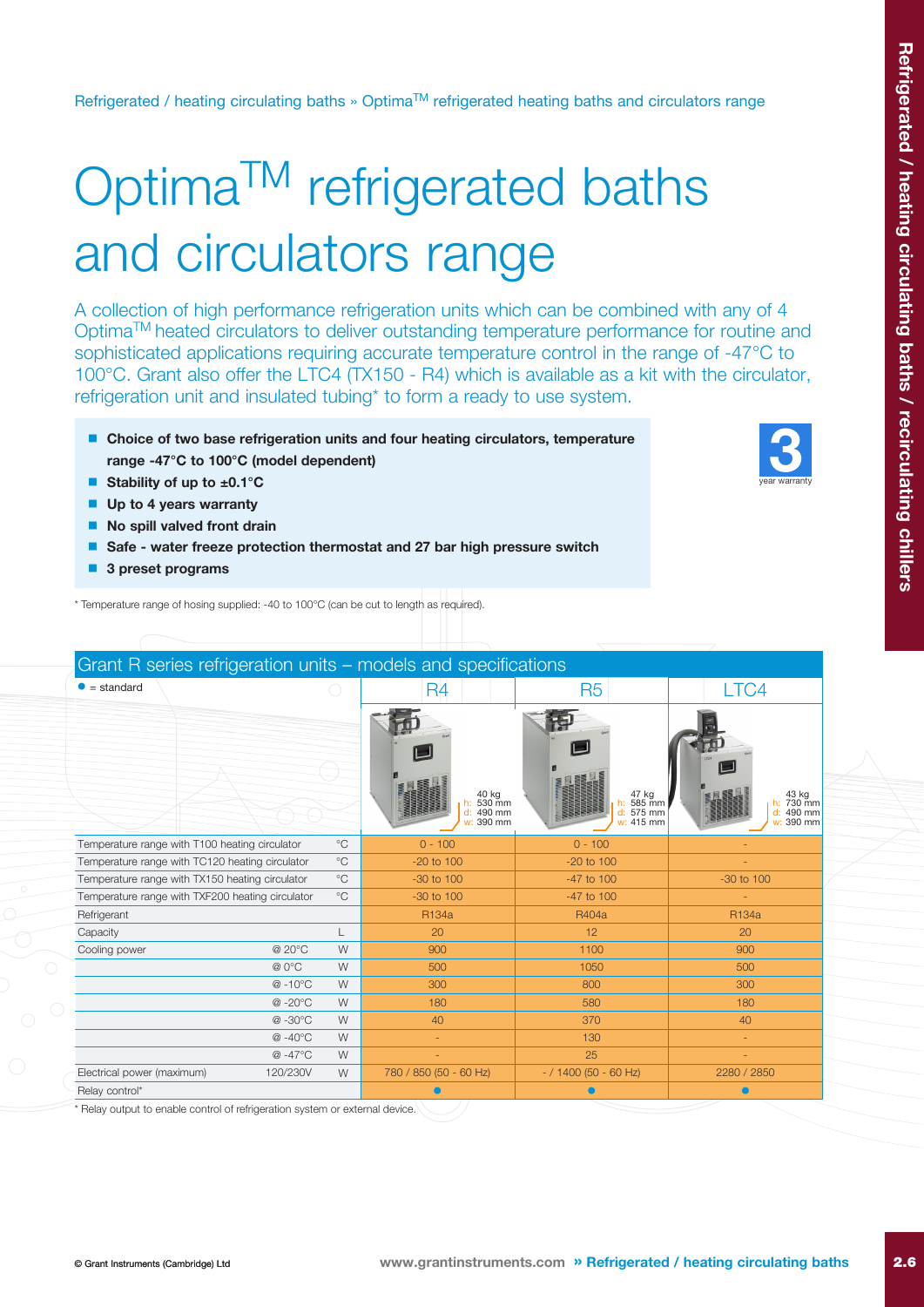## Refrigerated / heating circulating baths » Optima™ refrigerated heating baths and circulators range

| Grant Optima™ heated circulators             |                  |                |                                                 |                                                                          |                                                                           |                                                                                  |  |  |
|----------------------------------------------|------------------|----------------|-------------------------------------------------|--------------------------------------------------------------------------|---------------------------------------------------------------------------|----------------------------------------------------------------------------------|--|--|
|                                              |                  |                | General purpose digital                         |                                                                          | <b>Advanced digital</b>                                                   |                                                                                  |  |  |
|                                              |                  |                | T <sub>100</sub>                                | <b>TC120</b>                                                             | <b>TX150</b>                                                              | <b>TXF200</b>                                                                    |  |  |
|                                              |                  |                | $2.5$ kg<br>h: 335 mm<br>d: 172 mm<br>w: 120 mm | $2.5$ kg<br>$h: 335$ mm<br>$\bigcirc$<br>d: 172 mm<br>Grant<br>w: 120 mm | 5000<br>3 kg<br>$\odot$<br>h: $345$ mm<br>d: 172 mm<br>Grant<br>w: 120 mm | 6000<br>3 ka<br>$\overline{1}$<br>h: $345$ mm<br>d: 172 mm<br>Grant<br>w: 120 mm |  |  |
| Stability (DIN 12876)                        | water @ 10°C     | $^{\circ}C$    | ±0.1                                            | ±0.1                                                                     | ±0.1                                                                      | ±0.1                                                                             |  |  |
| Setting resolution                           |                  | $^{\circ}C$    | 0.1                                             | 0.1                                                                      | 0.1 (0.01 with Labwise)                                                   |                                                                                  |  |  |
| Programs                                     |                  |                | ٠                                               |                                                                          | 1 x 30 segments via<br>Labwise <sup>™</sup>                               | $10 \times 100$ segments                                                         |  |  |
| Safety                                       | over temperature |                | fixed                                           | adjustable cut-out                                                       |                                                                           |                                                                                  |  |  |
| Alarms (can be configured to switch a relay) |                  |                | ٠                                               | high (no relay)                                                          | high and low                                                              | high and low                                                                     |  |  |
| Language capability                          |                  |                | ٠                                               |                                                                          | EN, FR, DE, IT, ES                                                        | EN, FR, DE, IT, ES                                                               |  |  |
| Height above tank rim                        |                  | mm             | 200                                             | 200                                                                      | 200                                                                       | 200                                                                              |  |  |
| Depth below tank rim                         |                  | mm             | 135                                             | 135                                                                      | 135                                                                       | 135                                                                              |  |  |
| Display                                      |                  | 4 digit LED    |                                                 | <b>Full colour QVGA TFT</b>                                              |                                                                           |                                                                                  |  |  |
| Timer                                        |                  |                |                                                 |                                                                          | 1 min to 99 hrs, 59 mins                                                  |                                                                                  |  |  |
| Calibration points                           |                  | $\overline{2}$ |                                                 | 5                                                                        |                                                                           |                                                                                  |  |  |
| Communication interface                      |                  | ٠              |                                                 | USB, RS232, Temperature probe                                            |                                                                           |                                                                                  |  |  |
| Heater power<br>kW 230/120V                  |                  | 1.3 / 1.4      |                                                 | 1.9/1.4                                                                  |                                                                           |                                                                                  |  |  |
| kW 230/120V<br>Electrical power              |                  | 1.4 / 1.5      |                                                 | 2.0 / 1.5                                                                |                                                                           |                                                                                  |  |  |

| Grant Optima™ thermostat pumps (integral) |            |       |  |                                  |  |     |  |                           |
|-------------------------------------------|------------|-------|--|----------------------------------|--|-----|--|---------------------------|
| Maximum pressure                          | water      | mbar  |  | 210                              |  | 310 |  | 530                       |
| Maximum flow                              | water      | L/min |  | 16                               |  | 18  |  | 22 (adjustable flow rate) |
| Pump connector                            | 6 mm bore  |       |  | fits 9 mm inner diameter tubing  |  |     |  |                           |
| Pump connector                            | 11 mm bore |       |  | fits 15 mm inner diameter tubing |  |     |  |                           |